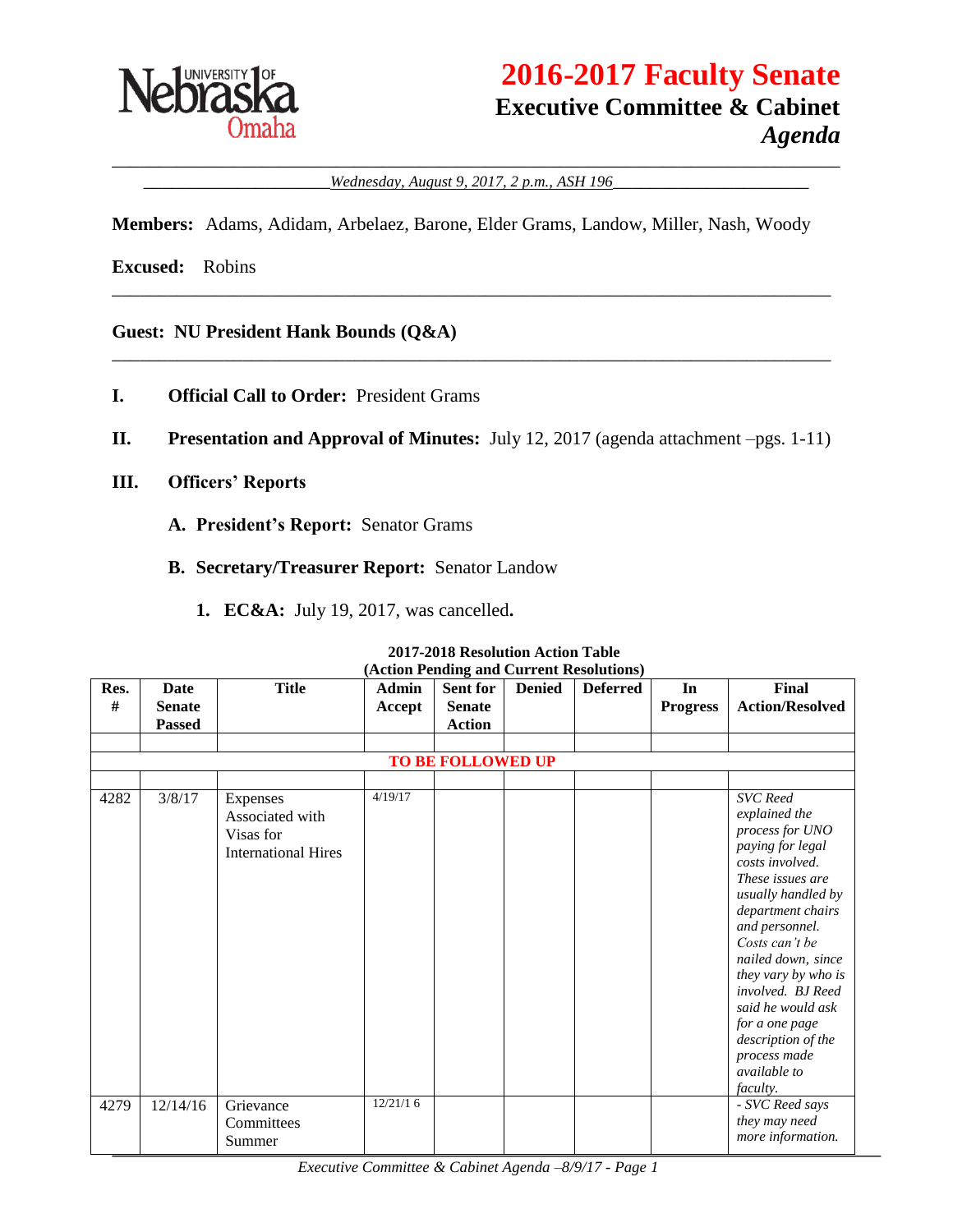|                        |  | Compensation |         |  |  |  | It is a workload                 |
|------------------------|--|--------------|---------|--|--|--|----------------------------------|
|                        |  |              |         |  |  |  | issue as much as a               |
|                        |  |              |         |  |  |  | compensation                     |
|                        |  |              |         |  |  |  | issue. Let's have                |
|                        |  |              |         |  |  |  | further discussion.              |
|                        |  |              | 3/15/17 |  |  |  |                                  |
|                        |  |              |         |  |  |  | - BJ reiterated that             |
|                        |  |              |         |  |  |  | summer pay is not                |
|                        |  |              |         |  |  |  | likely to happen, as             |
|                        |  |              |         |  |  |  | faculty select a                 |
|                        |  |              |         |  |  |  | variety of service               |
|                        |  |              |         |  |  |  | opportunities.                   |
|                        |  |              |         |  |  |  | Regarding the                    |
|                        |  |              |         |  |  |  | three grievance                  |
|                        |  |              |         |  |  |  | committees, he                   |
|                        |  |              |         |  |  |  | feels that faculty               |
|                        |  |              |         |  |  |  | select this type of              |
|                        |  |              |         |  |  |  | service, similar to              |
|                        |  |              |         |  |  |  | how faculty choose               |
|                        |  |              |         |  |  |  | to serve on thesis               |
|                        |  |              |         |  |  |  | committee.                       |
|                        |  |              | 4/19/17 |  |  |  |                                  |
|                        |  |              |         |  |  |  | Chancellor                       |
|                        |  |              |         |  |  |  | Christensen said                 |
|                        |  |              |         |  |  |  | these type of                    |
|                        |  |              |         |  |  |  | issues, like summer              |
|                        |  |              |         |  |  |  | grievance                        |
|                        |  |              |         |  |  |  | committee work,                  |
|                        |  |              |         |  |  |  | seldom occur. He                 |
|                        |  |              |         |  |  |  | is also                          |
|                        |  |              |         |  |  |  | apprehensive of                  |
|                        |  |              |         |  |  |  | anyone who has<br>service in the |
|                        |  |              |         |  |  |  |                                  |
|                        |  |              |         |  |  |  | summer wanting<br>compensation.  |
|                        |  |              |         |  |  |  | Some service such                |
|                        |  |              |         |  |  |  | as FS President                  |
|                        |  |              |         |  |  |  | and IRB receive                  |
|                        |  |              |         |  |  |  | workload                         |
|                        |  |              |         |  |  |  | compensation.                    |
|                        |  |              |         |  |  |  |                                  |
| <b>CARRIED FORWARD</b> |  |              |         |  |  |  |                                  |
|                        |  |              |         |  |  |  |                                  |
|                        |  |              |         |  |  |  |                                  |

**2. Treasurer's Report:** Senator Landow (July 2017) (agenda attachment – pg. 12)

### **IV. Standing Committee Reports**

**A. Committee on Academic and Curricular Affairs:** Senator Miller

### **PENDING:**

- **1. Student Government Resolution for Timely Feedback from Faculty** Senator Kealey asked the Senate to address the Student Government Resolution to have all faculty give timely feedback to students. Suggestions: Suggestions:
	- 1. A Hot Line for anonymous reported for students to be given a manner to address the issue.
	- 2. This issue can be addressed in course evaluations.
	- 3. This issue can be addressed internally through the review process.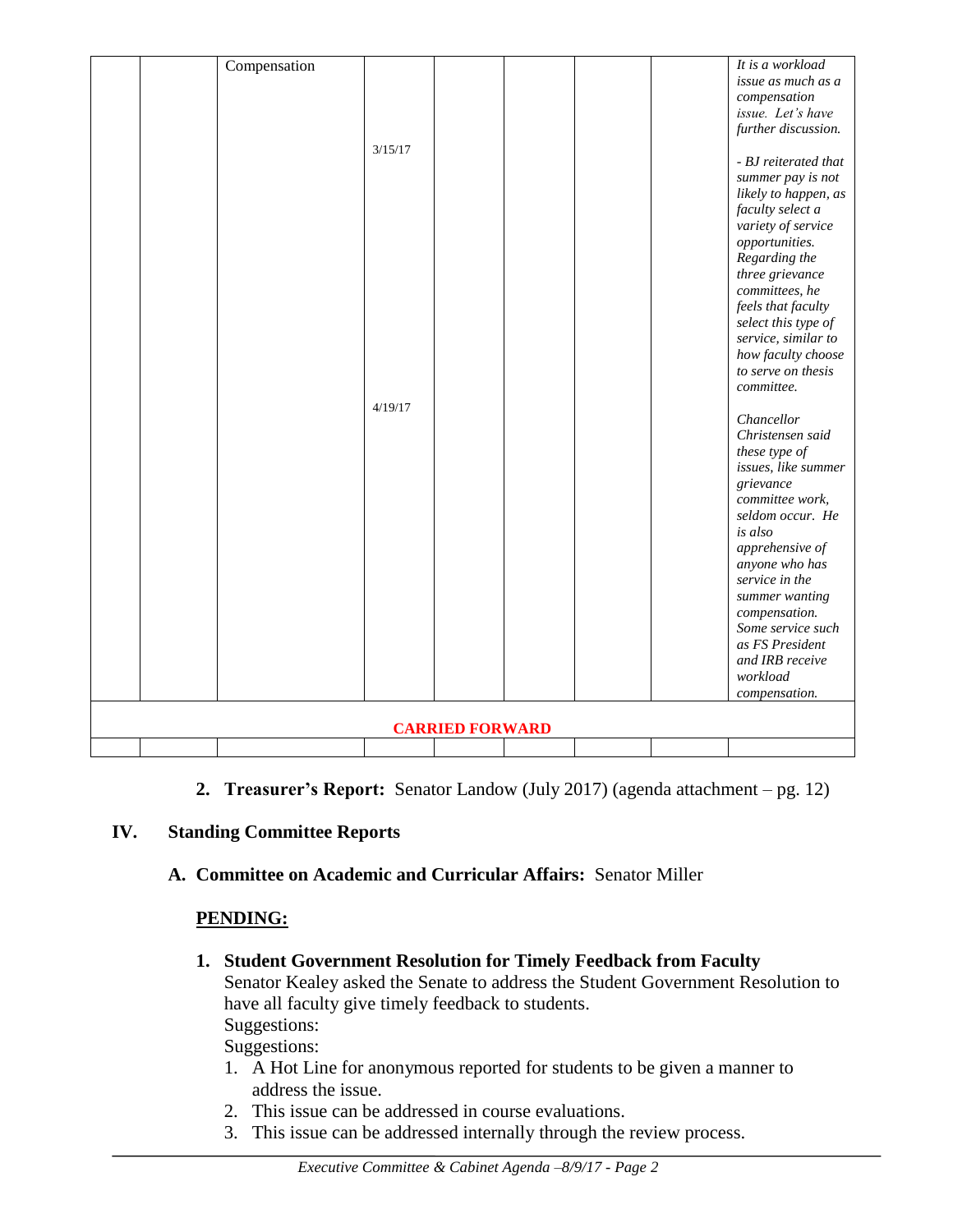- 4. Put guidelines on a website.
- 5. Faculty member's use of learning management systems and adherence to professional expectations.

Senator Elder stated that the Faculty Senate owes Student Government a response and attention to the SG Resolution.

*(Sent to A&CA 4/12/17) (AC&A report 4/26/17 for to discuss)*

- **2. Need for Students to get Timely Feedback:** Committee members ended the **4/26/17 meeting** with a discussion of the need for students to get timely feedback from faculty members. This discussion expanded to also include faculty member's use of learning management systems and adherence to professional expectations. The discussion will be continued at the next committee meeting. It will be included in Pending for the next EC&C meeting**.**
- **B. Committee on Educational Resources & Services:** Senator Robins Adidam

## **PENDING:**

- **1. Canvas and UNIZEN dashboard availability.** *The EC&C, on 6/7/17, sent this to the Educational Resources & Services Committee.*
- **C. Committee on Faculty Personnel & Welfare:** Senator Elder

## **PENDING:**

- **\*** Follow up on status of H1B Visas audit. VC Smith-Howell said she would check on it at the 5/17/17 EC&A meeting.
- **D. Committee on Goals and Directions:** Senator Arbelaez

### **Pending:**

- **1.** *Facilities Planning and Faculty Representation (Sent to G&D 2/10/16)* As important and continuous decisions are made regarding facilities planning on campus, we would like to see more faculty involvement in these plans, and be allowed frequent opportunities to engage in discussion with administration about facilities planning. The one committee the Faculty Senate is aware of is the University Committee on Facilities Planning, which typically meets once a year. The University Committee on Technology Resources, Services & Planning meets more frequently, but its primary focus is on the technology needs of the campus. In a previous meeting Goals & Directions met with Deb Smith-Howell to address administrative communication and questions about the University's Strategic Plan and the Faculty Senate's part in that process. We discussed the possibility of a more regular liaison with Dr. Smith-Howell with a representative from the F.S. Goals and Directions Committee that could increase the level of communication and information in this area**.**
- **2.** *Unit Based Recruiting*: *(Sent to G&D 8/17/16)* This item has focused on how individual departments may contribute to the recruitment and retention of students in better pursuit of the University's enrollment goals. Goals and Directions temporarily tabled this item and it will remain on our *Pending* list.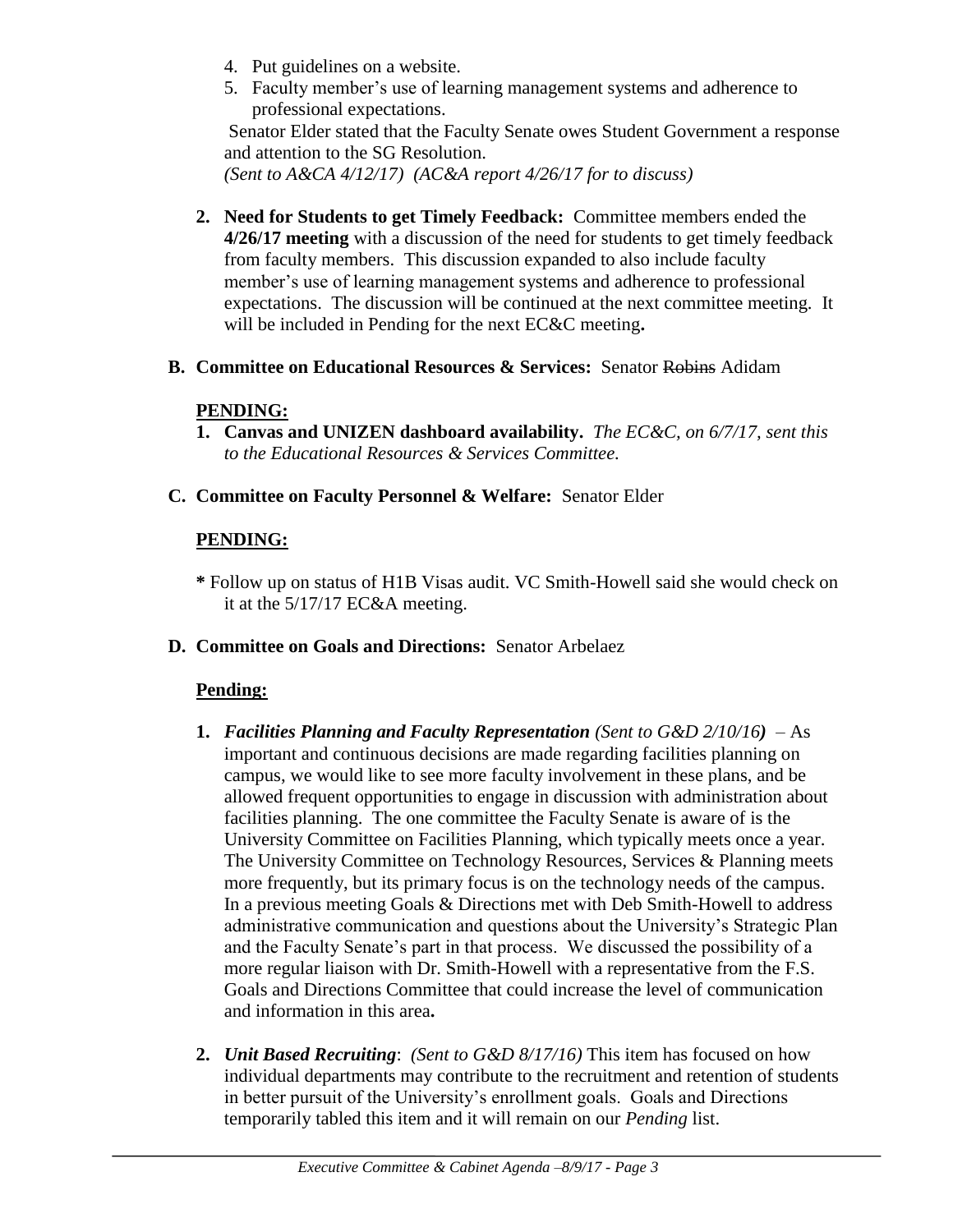- **3.** The UNO Admin responded to Resolution 4285, 5/10/2017: **Deferred Action for Childhood Arrivals (DACA)** with plans to draft guidelines for faculty. EC&A would appreciate members of the FacSen committee (e.g. Dan Hawkins et al) staying closely in touch with Student Affairs (Dan Shipp, Jonathan Benjamin-Alvarado) and the CFE to review and collaborate**.** *(Sent to G&D to keep in touch 6/7/17)***.**
- **4. Soliciting Faculty Insights on UNO's Leadership Transition.** *(The EC&C, on 6/7/17, sent this to the Goals & Directions Committee.)*

### **5. Mav Creed**

*The following was submitted to the UNO Faculty Senate. Attached below it is the resolution from Student Government, a note that the Staff Advisory Council will also pass a favorable resolution, and the Mav Values Document. The UNO EC&C, on 6/7/2017, forwarded this item to the Goals & Directions Committee for discussion at the August 16, 2017, Retreat.*

On Mar 31, 2017, at 8:32 AM, Philip Covington [<pcovington@unomaha.edu>](mailto:pcovington@unomaha.edu) wrote:

*Faculty Senate, Staff Advisory Council, and Student Government:*

*Over the course of about 18 months, a university task force took on the task of creating a document that captures the essence of what it means to be a UNO Maverick. The task force included members appointed by Faculty Senate, Staff Advisory Council, and Student Government. Data was gathered from nearly 900 members of the university community, with special attention given to garnering feedback from individuals in under-represented groups.*

*Six primary themes emerged from the analysis of the data and the task force worked to briefly define each, intentionally weaving in language from the raw data. Those six statements form the core of the Maverick values document. These community standards serve as a foundation for mutual expectations of engaging one another within this university community and with our partners beyond.*

*It is our pleasure to forward the document to you and ask for your formal support of its tenets before we advance it to the Chancellor's Cabinet for final approval.*

*Respectfully Submitted,*

*Dr. Dan Shipp, Vice Chancellor for Student Affairs & Enrollment Management and*

*Dr. Phil Covington, Senior Director of Student Life and Chair of the Defining the Maverick Experience Task Force*

### **Student Government Resolution:**

**WHEREAS,** the University of Nebraska at Omaha (UNO) is committed to creating distinctive values that all faculty, staff, administration, and students should follow, and;

**WHEREAS,** beginning in 2015, a taskforce of people from all areas of campus conducted and analyzed survey data, brainstormed ideas, and created a finalized document featuring the values that all UNO members should engage in and expect from others, and;

**WHEREAS,** two surveys were utilized to determine initial ideas for why students came to UNO, what they like about UNO, and whether they are proud to be a Maverick, and;

**WHEREAS,** there was data collected from close to 900 members of the UNO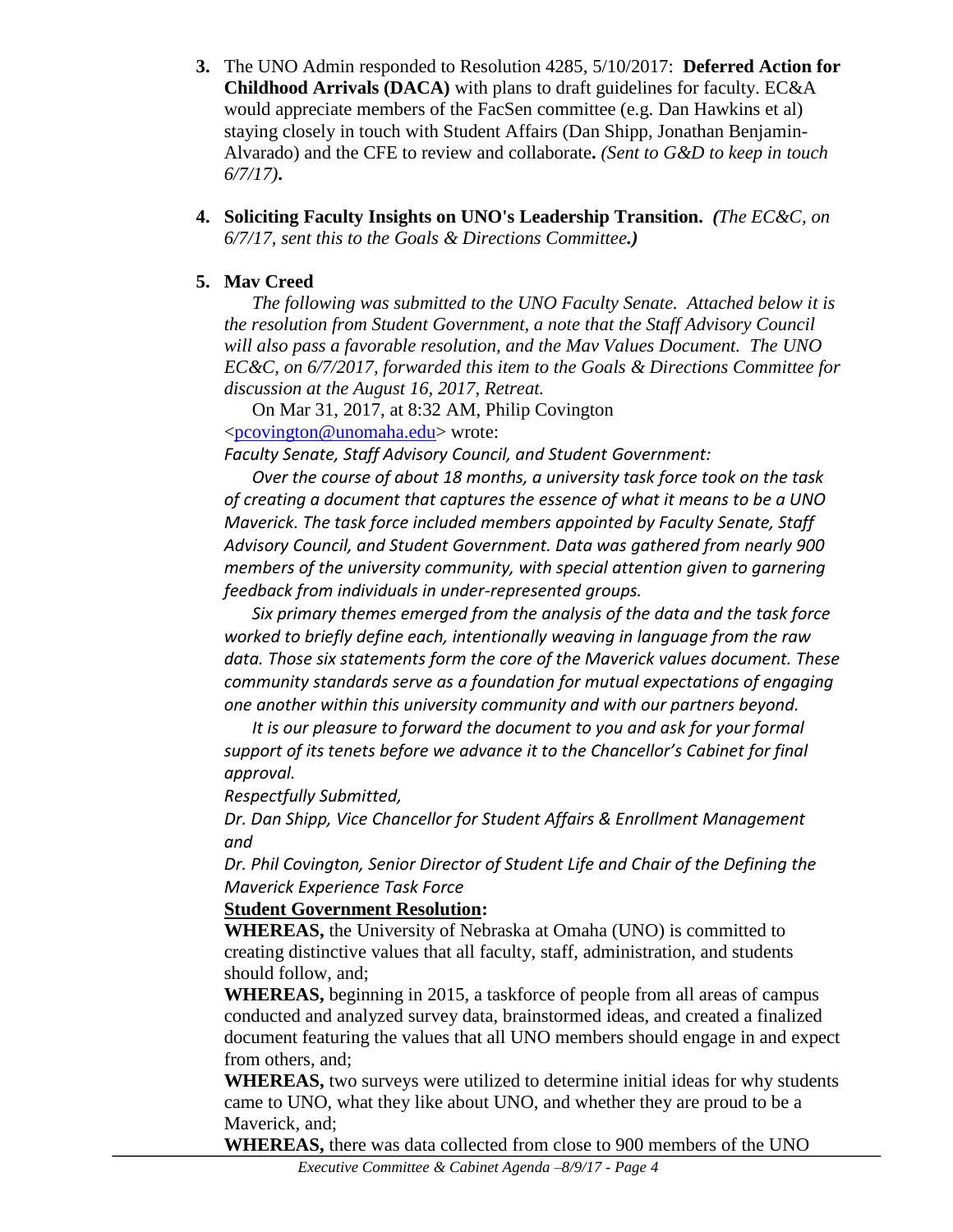community, and there was a primary focus on reaching underrepresented individuals, and;

**WHEREAS,** after analyzing the data, the taskforce realized that the UNO community was lacking a creed to clearly define what it meant to be a Maverick and the Maverick experience, and;

**WHEREAS,** through extensive work, the taskforce, with assistance by University Communications and Dr. Dan Shipp, created a Maverick Value document listing the specific values as well as a statement noting that these values must be integrated in order to have an impact.

**THEREFORE BE IT RESOLVED**, that Student Government of the University of Nebraska at Omaha (SG-UNO) supports the Maverick Value document that better defines what it means to be a Maverick and its integration into the University system and communities beyond.

**- - - - - - - - - - - - - - - -**

**Staff Advisory Council:** On April 11, 2017, Staff Advisory Council voted unanimously to pass a resolution in support of the document spelling out what it means to be a UNO Maverick.

**- - - - - - - - - - - - - - - -**

Below is the Mav Values Document:

*We the students, faculty and staff of the University of Nebraska Omaha (UNO) hold the following community values to be the foundation of our identity as Mavericks.*

*As Mavericks, we commit daily to advance and support our community values:*

*Authenticity*

*We stay true to our authentic selves and respect the unique and shared histories of the other members of our community.*

### *Integrity*

*We strive to make sure our words are consistently reflected in our actions and treatment of others.*

### *Inclusion*

*We are committed to cultivating a campus climate that welcomes and supports people of all cultures, beliefs, identities, and backgrounds.*

### *Service*

*We engage in service with others to improve the lives of individuals throughout the Omaha metro area, state and beyond.* 

### *Resilience*

*We rise above difficult challenges through hard work and courageous determination.* 

### *Achievement*

*We accomplish our individual and shared goals by reaching high personal and professional levels of excellence.*

*We realize that these values are only words until we integrate them into our individual and shared actions. We commit to advancing these values as Mavericks at UNO, in the greater Omaha community, and beyond.*

### **6. Parking Changes and Parking for Adjunct (Part Time and Temporary) Faculty:**

Link for reference: [https://www.unomaha.edu/news/2017/04/parking-changes](https://www.unomaha.edu/news/2017/04/parking-changes-coming-to-campus.php)[coming-to-campus.php](https://www.unomaha.edu/news/2017/04/parking-changes-coming-to-campus.php)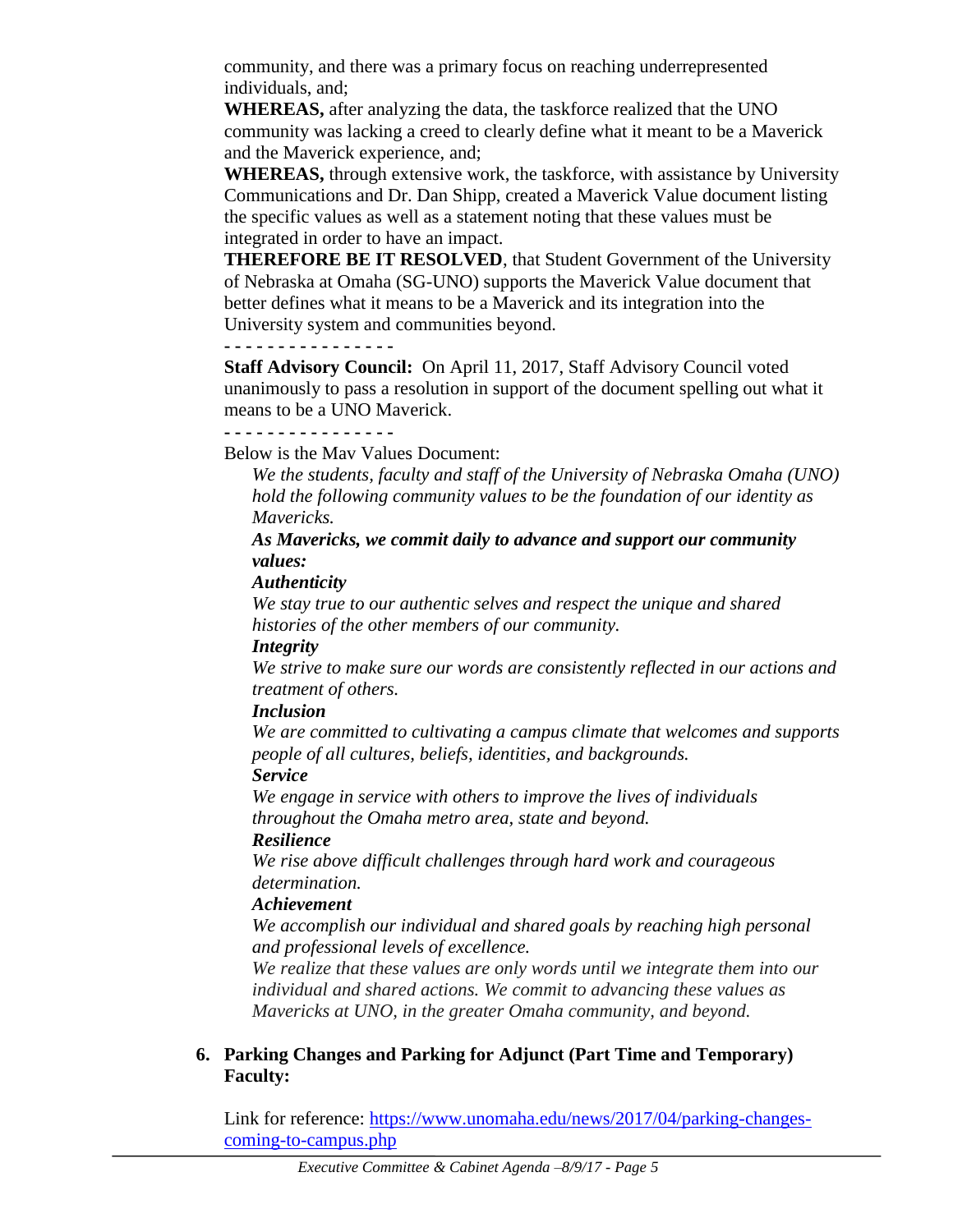*Part-time permit options.*

- *Night Only Surface Permit – after 2:30 P.M.*
- *Lot T \$5 Entry - Weeks 2-16 of Fall/Spring Semesters (all-day)*
- *Daily/Hourly Permit Options \$1-4*
- *Reduced fee West or Pacific Street Garage Permit - \$200 Annually*
- *\$3 after 12:30 P.M. in the East Garage Lots U and T only.*
- *Lot 26 (no permit required with free limited shuttle service)*

### **E. Professional Development:** Senator Adams

### **PENDING:**

- **1. Faculty Professional Development Leave policies/procedures:** Given a growing number of questions and concerns about this issue, our committee will be gathering information (policies/procedures) at all levels (regents, university, colleges, departments) and comparing those documents in order to explore questions, including**:** 
	- **a.** Can faculty get a full year of leave if waiting until 12 years of service instead of at 6 years?
	- **b.** What are the earning restrictions while on leave (sabbatical)?
	- **c.** What documents govern how leave is prioritized/awarded?
	- **d.** What are the criteria for leave across colleges/departments? How consistent are these?
	- **e.** Who all reviews and/or weighs in on these decisions?

What language does the AAUP contract have regarding leave/sabbatical?

### **F. Committee on Rules:** Senator Nash

### **PENDING:**

**1.** The Committee continues to review which Campus & University committees require participants who also serve on the Faculty Senate, and which committees might be served by representatives from the faculty at large**.** 

### **V. Other Faculty Senate Committees**

**A. Faculty Senate Budget Advisory Committee Report**: Prof. Johnson/Hall, Maher, O'Hara

### **VI. Ad hoc Committees**

**A. Ad hoc UNO-UNMC Faculty-to-Faculty Communication and Collaboration Committee**

### **VII. Non-Senate Committee Reports**

**VIII. Unfinished Business**

### **A. Retreat Planning**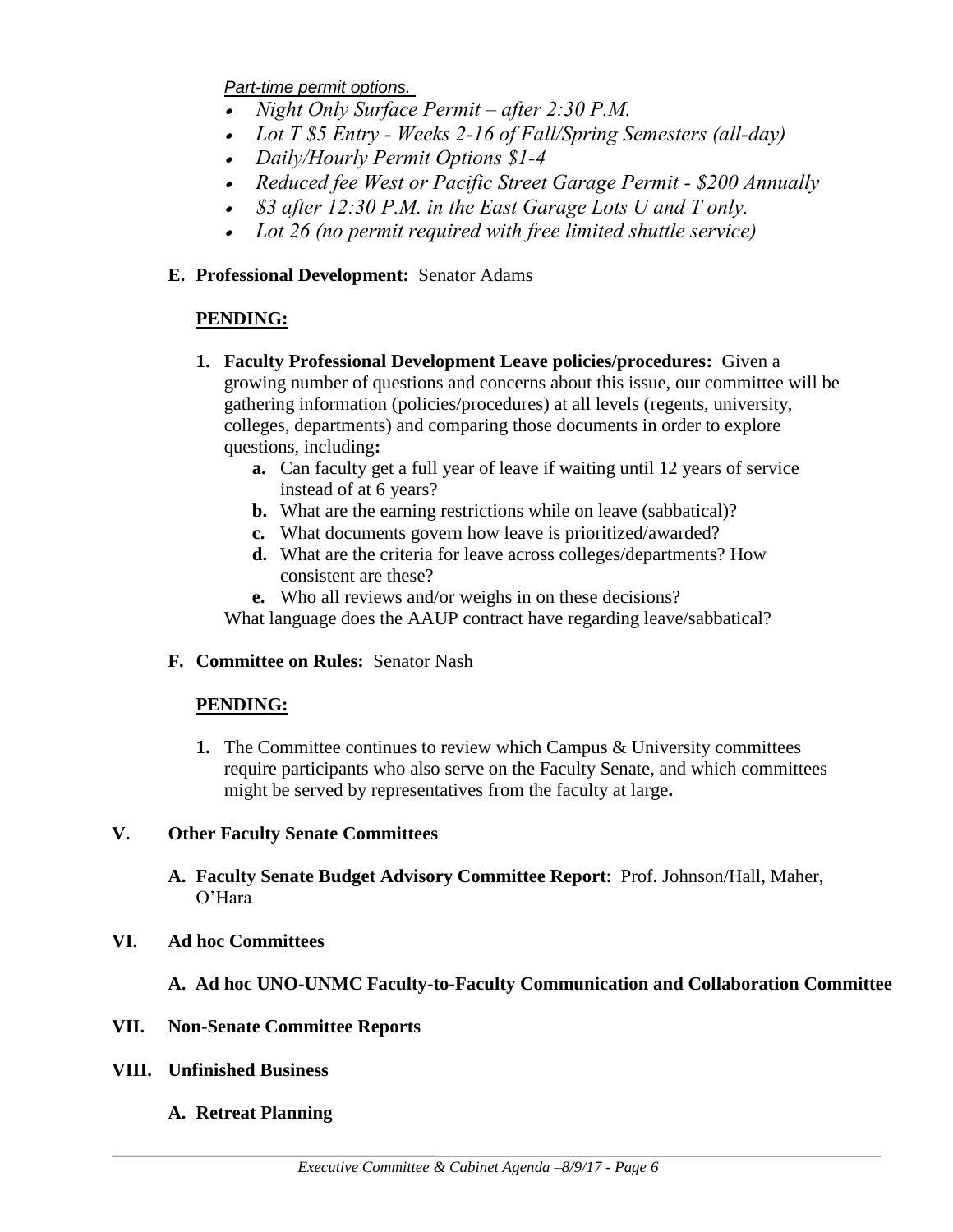- **Speakers:**
- **1. AVC Jonathan Benjamin-Alvarado** (before lunch, invited to join us for lunch)
	- Comprehensive analysis of inclusion and equity here at UNO. Part of the process was a contracting external consultants to assess faculty, staff and student responses to focus groups on diversity, inclusion and equity. (15 min presentation, plus Q&A)
- **2. Interim UNO Chancellor Gold** (Q&A)
- **Timeline/Schedule** (agenda attachment, pgs. 13-14)
- **Catering**
	- o Continental Breakfast (plus large fruit tray & 24 yogurt)
	- o Cold Buffet Lunch/Make your own Sandwiches, plus salads & fixings (Spring Salad, Broccoli Supreme, four Bean Salad, large Veggie tray, Chips, Cookies & Brownies
	- o Snack: Dessert Bars
	- o Beverages(refreshed all day): Coffee (Reg. & Decafe.), Water, Soda, Ice Tea

### **PENDING**

- **A.** Grading Policy Change for "F" "FW" Grades (Policy draft 11/02/15 by Financial Support and Scholarships Office, updated 11/15/15.) (Another issue to note is verification of attendance.) (Fall 2016 w/ Senator Grams and Executive Committee) (On 3/1/17, the EC&C had these questions and asked that they be put on the EC&A agenda:
	- 1. Are Faculty, both full time and adjunct, responsible for records retention? *On 6/7/17 President Grams stated that she will be checking with Bret Blackman regarding data security.*
- **B.** Participation in UNO Faculty Senate *(Fall 2016 to EC&C Pending)* Need to encourage and strengthen participation on UNO Faculty Senate.
	- 1. One possibility might be to change the FS Constitution
	- 2. Discussions with Colleges
	- 3. Go to Chairperson mentor(s)?
	- 4. Go to Board of Chairs

*How to Encourage Faculty to Serve on the Faculty Senate*: Informal data collection by the committee of approximately 40 UNO faculty members has generally revealed that *Service* of this nature tends to be acknowledged with little payoff compared to the perceived time commitment associated with governance. There is also a great deal of misinformation about the time obligations; nevertheless, most of the faculty we talked to showed little interest in this service even after we answered questions. The Goals and Directions Committee is now discussing ways to help the departments incentivize Faculty Senate and other University service opportunities by increasing by better recognizing the value of this service in ways such as higher Merit rankings on Annual Review, etc**.** *(The EC&C asked, on 6/7/17, that this be discussed at the 8/16/17 FS Retreat.)*

**C. Telecommunications** *At the 6/7/17 EC&C meeting President Grams said she will*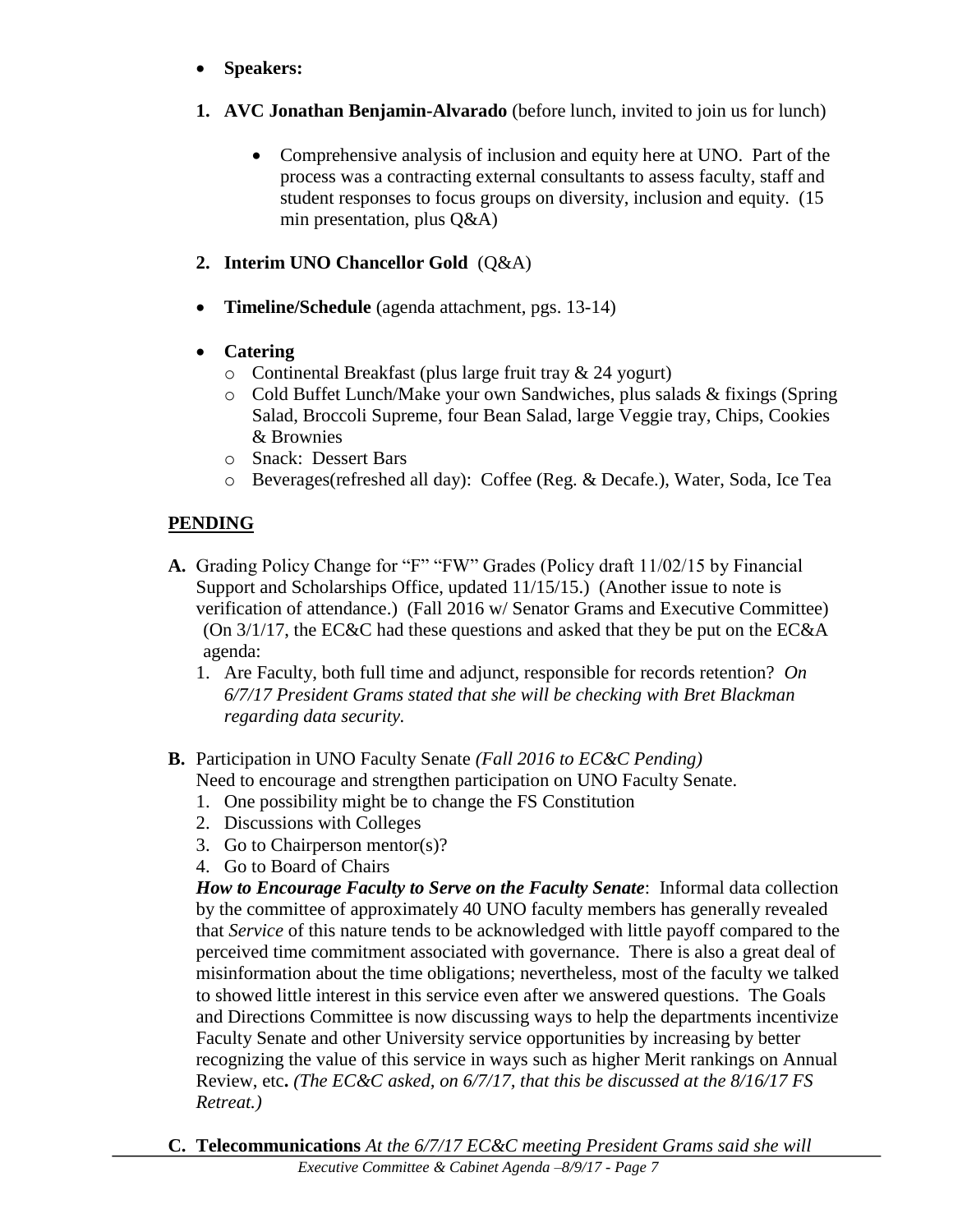*consult with Bret Blackman concerning the recent reorganization in Telecommunication.*

| STANDARD MEETING PATTERNS - FALL/SPRING |              |             |         |              |            |  |  |
|-----------------------------------------|--------------|-------------|---------|--------------|------------|--|--|
|                                         | <i>DODGE</i> | PACIFIC     |         | <i>DODGE</i> | PACIFIC    |  |  |
| 50 Minutes, 3 Days/Week                 |              |             |         |              |            |  |  |
| MWF                                     | 7:00-7:50    | 7:30-8:20   | MWF     | 12:00-12:50  | 12:30-1:20 |  |  |
| MWF                                     | 8:00-8:50    | 8:30-9:20   | MWF     | 1:00-1:50    | 1:30-2:20  |  |  |
| MWF                                     | 9:00-9:50    | 9:30-10:20  | MWF     | 2:00-2:50    | 2:30-3:20  |  |  |
| MWF                                     | 10:00-10:50  | 10:30-11:20 | MWF     | 3:00-3:50    | 3:30-4:20  |  |  |
| MWF                                     | 11:00-11:50  | 11:30-12:20 | MWF     | 4:00-4:50    | 4:30-5:20  |  |  |
| 75 Minutes, 2 Days/Week                 |              |             |         |              |            |  |  |
| MW/TR                                   | 7:00-8:15    | 7:30-8:45   | MW/TR   | 1:00-2:15    | 1:30-2:45  |  |  |
| MW/TR                                   | 8:30-9:45    | 9:00-10:15  | MW/TR   | 2:30-3:45    | 3:00-4:15  |  |  |
| MW/TR                                   | 10:00-11:15  | 10:30-11:45 | MW/TR   | 4:00-5:15    | 4:30-5:45  |  |  |
| MW/TR                                   | 11:30-12:45  | 12:00-1:15  | MW/TR   | 5:30-6:45    | 6:00-7:15  |  |  |
| 2 Hours 40 Minutes, 1 Evening/Week      |              |             |         |              |            |  |  |
| M/T/W/R                                 |              | 4:30-7:05   | M/T/W/R |              | 6:00-8:40  |  |  |
| M/T/W/R                                 |              | 5:00-7:40   | M/T/W/R |              | 6:30-9:10  |  |  |
| M/T/W/R                                 |              | 5:30-8:10   | M/T/W/R |              | 7:15-9:50  |  |  |

### **D. Change Start Time of UNO Faculty Senate Meetings?**

*On 6/7/17 the EC&C suggested this be discussed at the 8/16/17 FS Retreat.*

### **IX Good of the Order**

#### **X. New Business**

#### **A. Faculty Senator for Digital Communications Committee** (Senator Grams)

We need a faculty senator with interest in being on the Digital Communications team.

- **B. Mileage Rate Reduction** (agenda attachment pgs. 15-17)
- **C. 2017-2019 NU Budget and Budget Response Team Recommendations** (see <https://nebraska.edu/president/budget-info-2017-19.html> and <https://nebraska.edu/brt/implementation-areas> **.)**
- **D. Eclipse** (see handout**)**

#### **E. Student Government request for Emergency Preparedness Communications**

The Student Government passed a resolution asking that faculty include the following statement on Emergency Preparedness in their syllabi. Grams sent a response letter suggesting alternative means of communicating emergency preparedness information to faculty and inviting them to share it with students. Grams now seeks additional faculty suggestions concerning how that might be best accomplished.

EMERGENCY PROCEDURES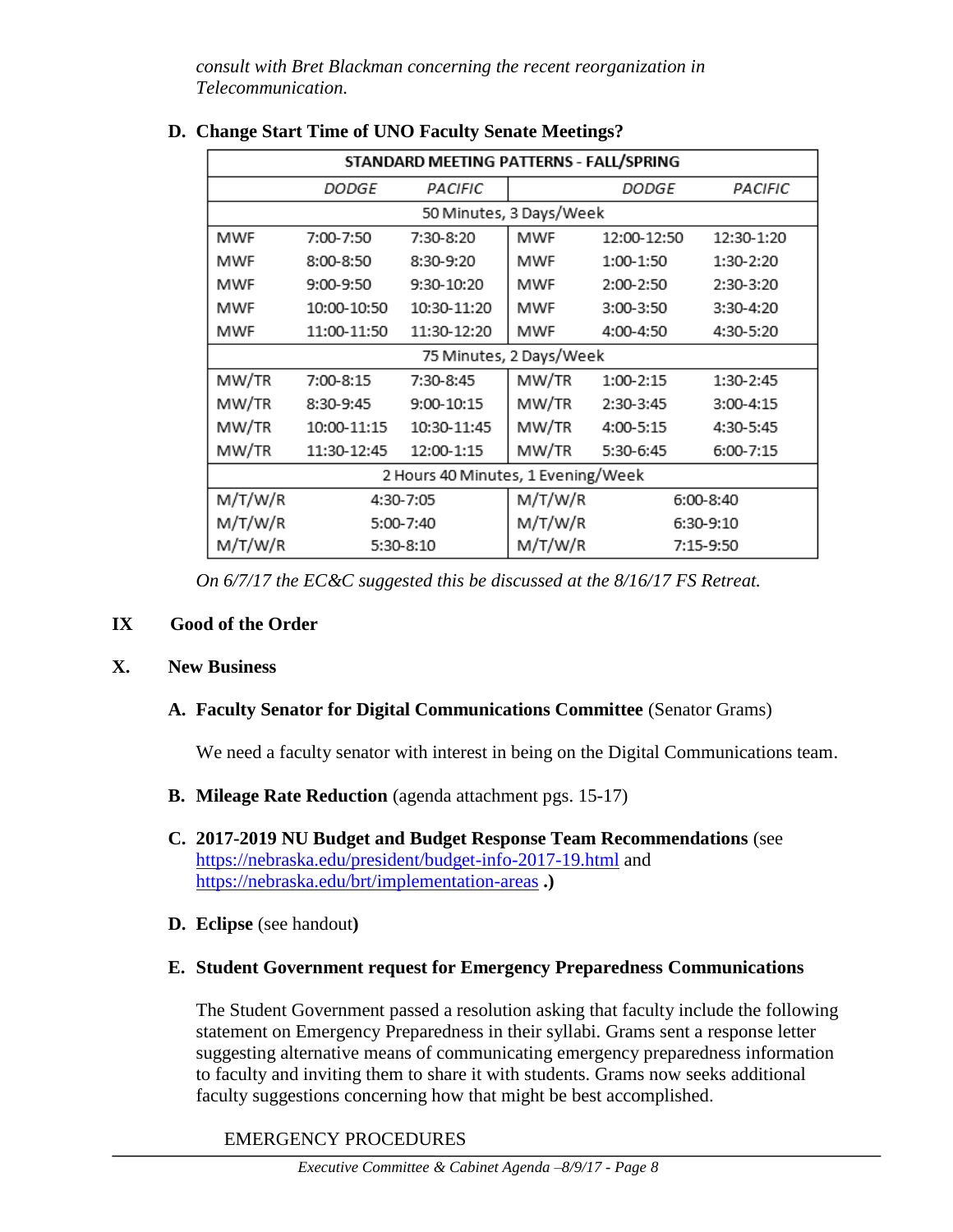The University of Nebraska Omaha (UNO) is committed to protecting the welfare of its community members as well as its intellectual property and facilities. The emergency response plan (ERP) has been developed to minimize the impact of emergencies and maximize the effectiveness of the campus community's response to those incidents. *Please reference the Building Emergency Response Protocols for Syllabus attachments on the following pages*. It is important that you follow these instructions and stay with your instructor during an evacuation or sheltering emergency.

#### <https://www.unomaha.edu/emergency/index.php>

Sign Up for Emergency Text & Email Alerts UNO uses text message capabilities to reach a broader area than other methods permit. You can also elect to receive an email of the emergency message. This service is free to the UNO community. All students, faculty and staff are encouraged to sign up.

<https://ebruno.unomaha.edu/ans/login.php>

### **F. Canvas Usage/Adoption**

Communication from Jaci Lindburg:

Due to compliance and budgetary issues, Panopto is transitioning to ilos in August 2017. A small group of UNO faculty piloted ilos in summer 2017 and found it to be very similar to Panopto in terms of creating, storing, and hosting video to use both in and out of Blackboard/Canvas, but ilos also provides an absolutely critical upgrade - 99% accurate captioning made available right within the system. Rather than captioning involving a third-party provider and an additional cost (\$2/minute) to the university (as is the case with Panopto), our agreement with ilos will allow us to caption all video as part of our contracted agreement with the company. The process to caption video is smooth and will be applied to video in less than 24 hours. This component of the system is a critical piece to helping UNO avoid compliance/accessibility lawsuits and provide the best possible education for all our students by employing Universal Design for Learning best practices.

All existing Panopto users have been contacted individually about this transition, and College Deans/College Techs are also aware. Faculty/staff can begin using ilos through Blackboard or Canvas as soon as August 9. By August 11, copies of all existing Panopto videos will be available in ilos. This means that the only piece faculty will be left to do is update any Panopto video links in their Fall classes with the new ilos video link. If faculty would like assistance in reviewing their Fall class/updating video links, I encourage them to reach out to Kristin Bradley, UNO Instructional Design Technology Specialist, at [kristinbradley@unomaha.edu.](mailto:kristinbradley@unomaha.edu) As of August 18, faculty will not be able to create new video in Panopto. As always, the UNO Digital Learning team is available for training and support if faculty would like to see additional features or have a consultation about using this system.

As we continue to respond to budget restrictions and a heightened need to create accessible content in course materials, we are pleased to have integrated ilos video platform into the learning management system and we hope faculty find it a useful